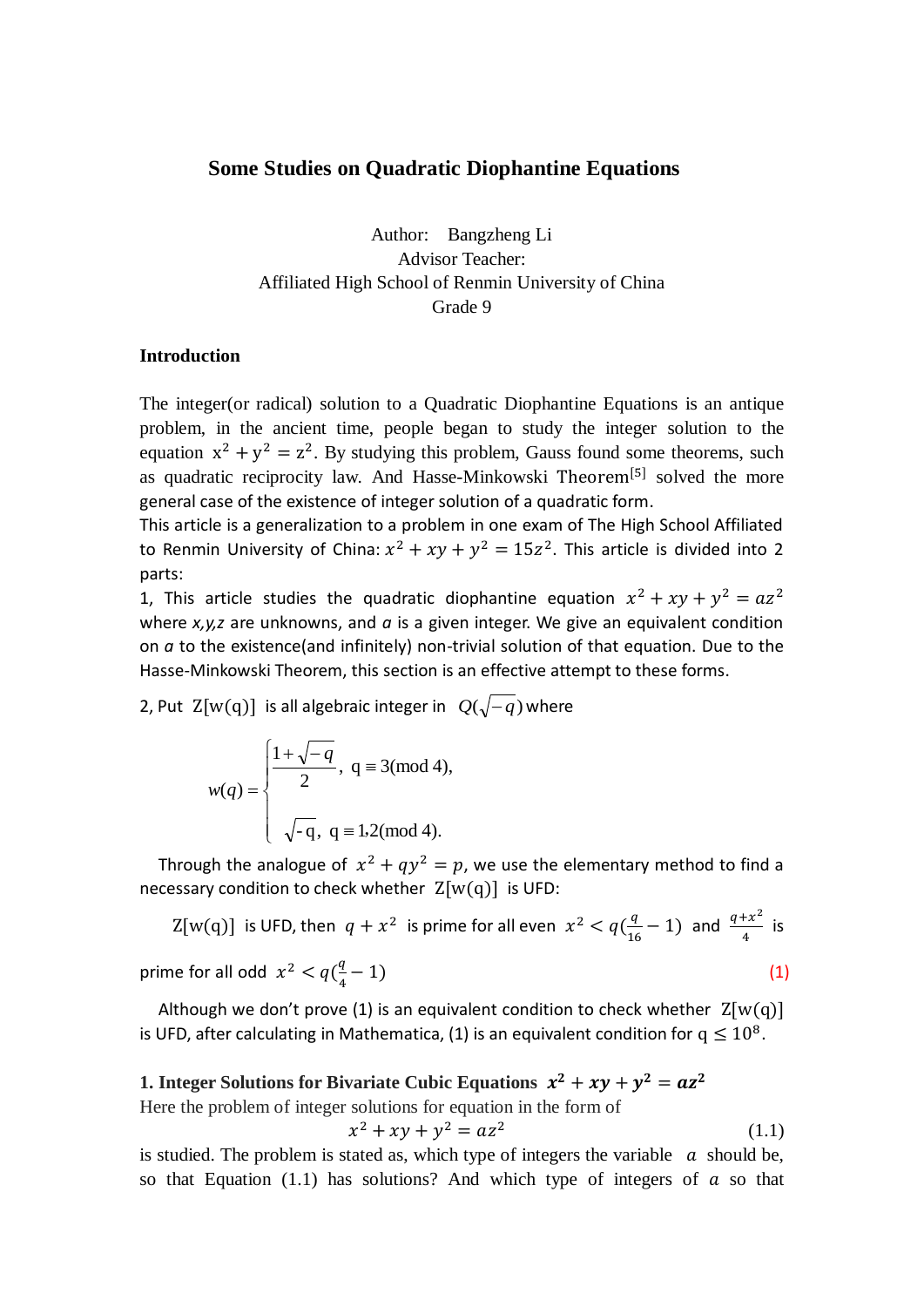Equation (1) only has trivial solution  $(0,0,0)$ ?

First it is noticed that, if a has a perfect square factor  $h^2$ , then Equation (1.1) could be rewritten as,

$$
x^{2} + xy + y^{2} = \left(\frac{a}{h^{2}}\right)(hz)^{2} , \qquad (1.2)
$$

so that the study for integer solutions of Equation (1.1), is equivalent to the integer solutions of Equation (1.2). Thus, the only case that needs to be studied is when parameter  $a$  has no perfect square factors.

In the following discussions, without loss of generality, we assume that parameter  $\alpha$ in Equation (1.1) has no perfect square factors.

## **1.1.** When  $a = p \equiv 5 \pmod{6}$  is prime (1.1) has no non-trivial integer solution

**Theorem 1.1:** When a is equal to a prime p, and  $p \equiv 5 \pmod{6}$ , then Equation  $(1.1)$  only has a trivial solution  $(0,0,0)$ .

From now on,  $\left(\frac{a}{p}\right)$ stands for the Legendre Symbol in the law of quadratic reciprocity.

### **Proof.**

We have

$$
az^2 \equiv 0 \pmod{p}.
$$

Rewrite Equation (1.1) to,

 $x^2 + xy + y^2 \equiv 0 \pmod{p} \Rightarrow (2x + y)^2 \equiv -3y^2 \pmod{p}.$  (1.3) If  $y \not\equiv 0 \pmod{p}$ , then  $(y, p) = 1$ ,

Thus (1.3) becomes,

 $(-1)^2 \equiv -3 (mod p).$ 

Using the law of quadratic reciprocity to get,

$$
\left(\frac{-3}{p}\right) = \left(\frac{-1}{p}\right)\left(\frac{3}{p}\right) = (-1)^{\frac{p-1}{2}}\left(\frac{3}{p}\right) = (-1)^{\frac{p-1}{2}}(-1)^{\frac{p-1}{2}\cdot\frac{3-1}{2}}\left(\frac{p}{3}\right)
$$

$$
=(-1)^{p-1}\left(\frac{p}{3}\right) = \left(\frac{p}{3}\right)
$$

$$
=\left(\frac{5}{3}\right) = \left(\frac{2}{3}\right) = -1
$$

So that  $-3$  is not a quadratic residue modulo  $p$ , and we can obtain the contradiction.

Thus

$$
y \equiv 0 (mod p) \Rightarrow 2x + y \equiv 0 (mod p) \Rightarrow 2x \equiv 0 (mod p) \Rightarrow x \equiv 0 (mod p)
$$

Suppose  $(x_0, y_0, z_0)$  is one non-trivial integer solution for Equation (1.1), and  $|z_0|$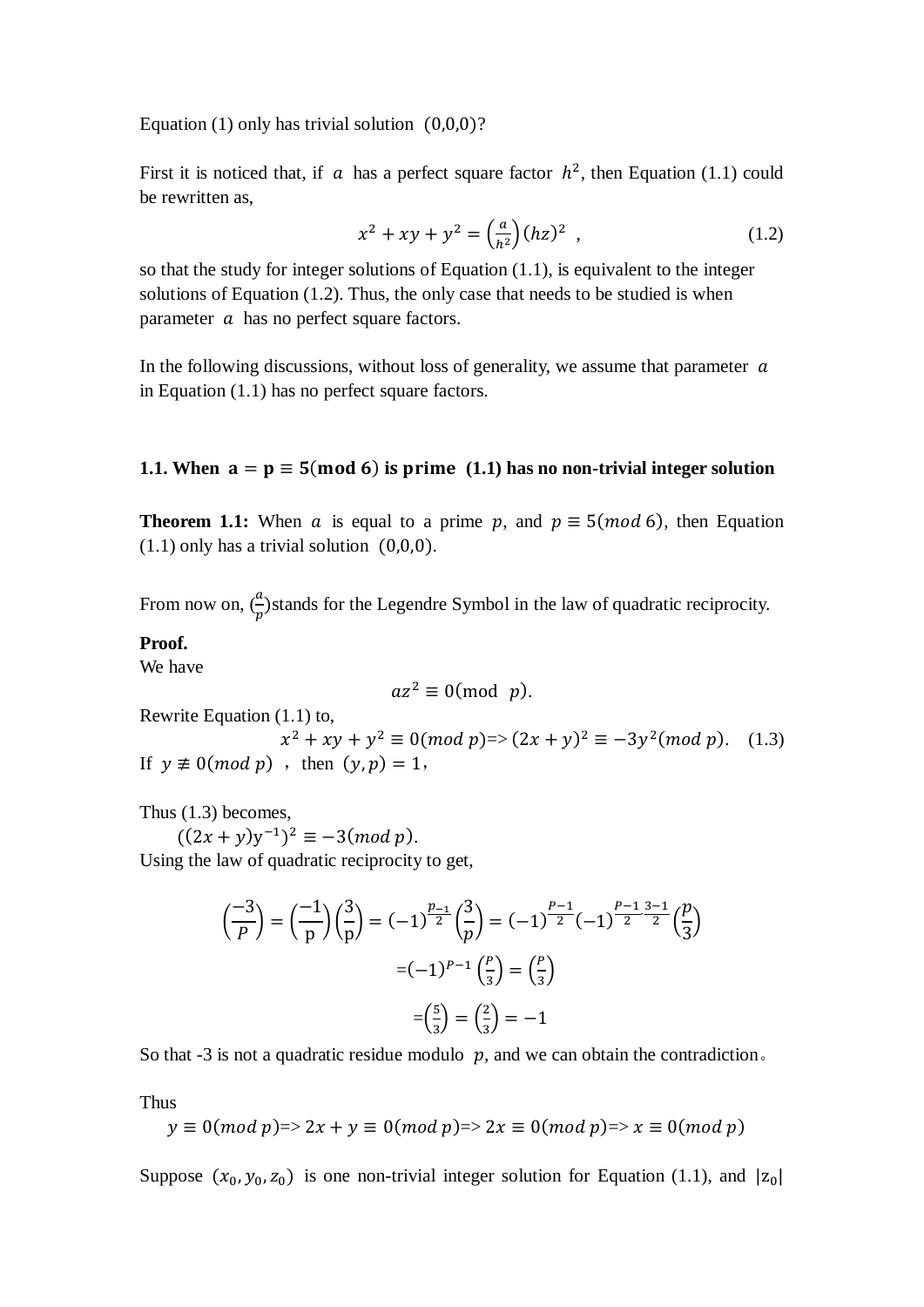is taken to be the minimum ( $|\Omega|$  stands for the absolute value of  $\Omega$ ), then  $x_0 = x_1 p$  $y_0 = y_1 p$ , where  $x_1, y_1$  are all integers.

Equation (1.1) could be rewritten as,

$$
(x12 + x1y1 + y12)p2 = pz02.
$$
 (1.4)

Divided by p from both sides, to get

$$
(x12 + x1y1 + y12)p = z02.
$$
 (1.5)

In Equation (1.5), we have  $p \mid z_0$ . Let  $z_0 = z_1 p$ , then (1.5) becomes

$$
(x_1^2 + x_1y_1 + y_1^2) = pz_1^2.
$$
 (1.6)

Since  $a = p$ , (1.6) becomes

$$
(x_1^2 + x_1y_1 + y_1^2) = az_1^2.
$$
 (1.7)

Thus  $(x_1, y_1, z_1)$  is also a non-trivial solution for Equation (1.1), and  $|z_1| < |z_0|$ , contradiction. So that Equation (1.1) only has trivial solution (0,0,0) when  $\alpha$  is a prime p, and  $p \equiv 5 \pmod{6}$ .

# **1.2** When  $a = p$  and  $p$  is prime,  $p \equiv 1 \pmod{6}$ , Equation (1.1) has

## **non-trivial integer solutions.**

**Lemma 1.1**: If prime number **p** satisfies  $p \equiv 1 \pmod{6}$ , then there exists integer m, n, such that  $m^2 + 3n^2 = p$ .

#### **Proof.**

By the law of quadratic reciprocity,  
\n
$$
\left(-\frac{3}{p}\right) = (-1)^{\frac{p-1}{2}} \left(\frac{3}{p}\right) = (-1)^{\frac{p-1}{2}} (-1)^{\frac{p-1}{2} \cdot \frac{3-1}{2}} \left(\frac{p}{3}\right)
$$
  
\n $= (-1)^{p-1} \left(\frac{p}{3}\right) = \left(\frac{p}{3}\right)$   
\n $= \left(\frac{1}{3}\right) = 1$ 

so that -3 is a quadratic residue modulo p, i.e., there exists integer m,  $0\le m\le p$ , such that

$$
m^2 \equiv -3 \pmod{p}.\tag{1.8}
$$

Since  $\left(\frac{1}{R}\right)$  $\frac{1}{p}$  = 1, 1 is a quadratic residue modulo p, i.e. there exists integer n, 0<n<p, and  $n^2$ 

$$
\Rightarrow \quad 3n^2 \equiv 3 \pmod{p}.\tag{1.9}
$$

Combining Equation (1.8) and (1.9) to get

$$
m^2 + 3n^2 = 0 \text{ (mod p)}.
$$
 (1.10)

Thus

$$
m^2 + 3n^2 = Kp.
$$
 (1.11)

where K is a positive integer.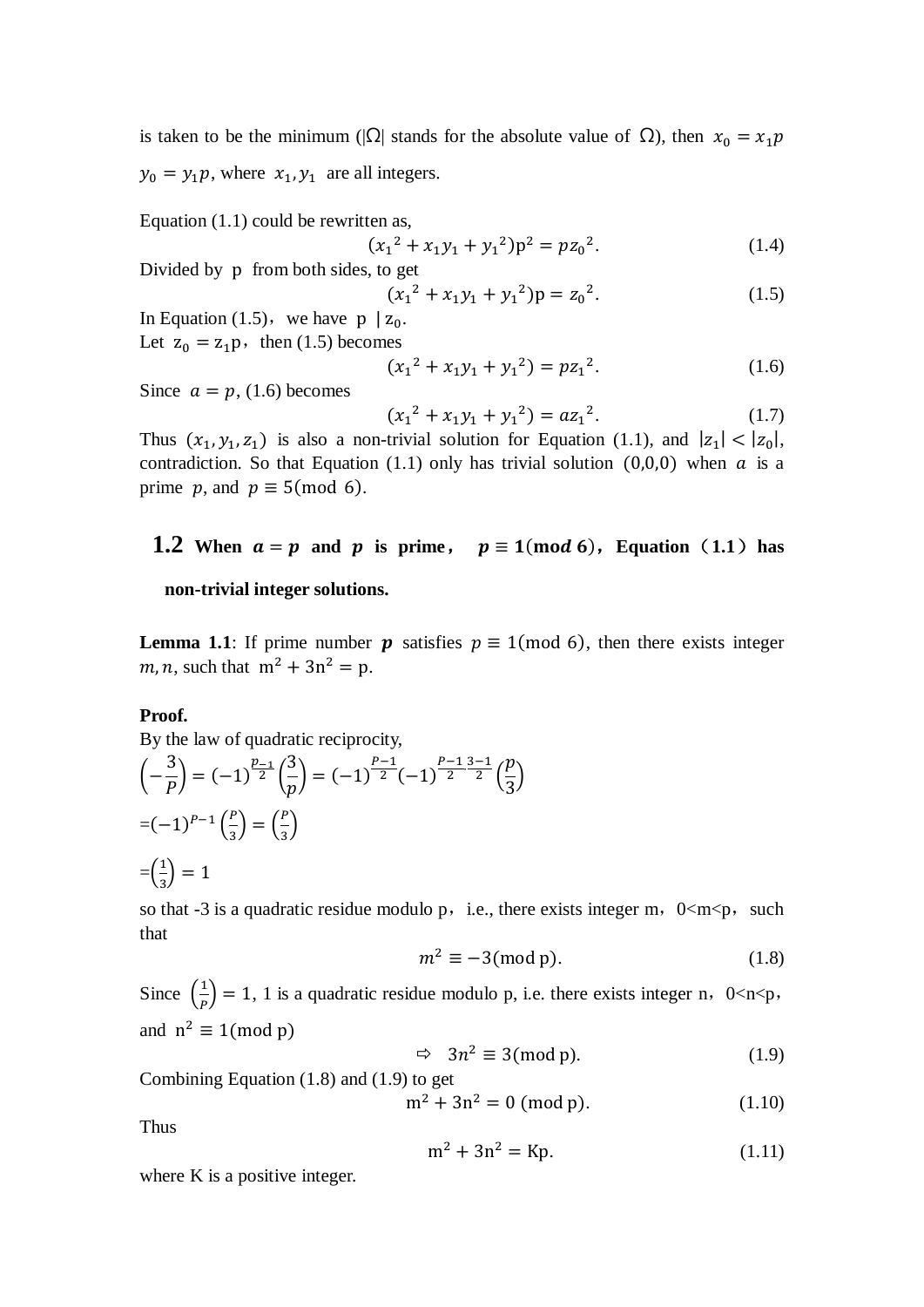Next we prove that  $K < p$ .

In fact, choose  $n=1$ , so that Equation (1.9) stands.

Then we have,

 $m^2 + 3n^2 \le (p-1)^2 + 3 = p^2 - 2p + 4 < p^2$ .

So that there exist positive integer  $m$ ,  $n$  so that (1.11) stands, and K<p. Suppose that K>1

Choose two integers  $u$ , v, such that  $|u|, |v| \leq \frac{K}{2}$ , and  $u \equiv m \pmod{K}$ , v

 $n \pmod{K}$ 

Since p is prime,  $K \nmid p$ , and from the following equation

$$
u^{2} + 3v^{2} = m^{2} + 3n^{2} = 0 \pmod{K}, \qquad (1.12)
$$

thus if we set

$$
u^2 + 3v^2 = rK.
$$
 (1.13)

where r is a positive integer, next we prove that if  $|u|, |v|$  are both equal to  $\frac{k}{2}$ , then K

 $=1$ .

we have

$$
m^2 + 3n^2 \equiv 0 \pmod{K^2}.
$$
 (1.14)

Or we can write (1.14) as

$$
m^2 + 3n^2 = \alpha K^2, \tag{1.15}
$$

where  $\alpha$  is a positive integer.

Combining Equation (1.11) and (1.15) to get

$$
Kp = \alpha K^2 \Rightarrow p = \alpha K, \tag{1.16}
$$

which means that  $K/p$ , but since p is a prime number, and  $K\leq p$ , so that K=1.

If one of  $|u|, |v|$  is smaller than  $\frac{\pi}{2}$ , then

 $u^2$  $\frac{K}{2}$ )<sup>2</sup>  $\frac{R}{2}$ )<sup>2</sup> = K<sup>2</sup>, so that r<K in Equation (1.13).

Meanwhile,

$$
rK^{2}p = (u^{2} + 3v^{2})(m^{2} + 3n^{2}) = (um + 3vn)^{2} + 3(vm - un)^{2}. \quad (1.17)
$$

But

$$
um + 3vn)m2 + 3n2 \equiv 3 \pmod{K},
$$

So that

$$
K^2 | (um + 3vn)^2
$$

Because  $u \equiv m \pmod{K}$ ,  $v \equiv n \pmod{K}$ 

So that

$$
um - vn \equiv uv - vu \equiv 0 \pmod{K}.
$$
 (1.18)

Combining Equations (1.17) and (1.18) to get

$$
(\frac{um+3vn}{K})^2 + 3(\frac{vm-un}{K})^2 = rp.
$$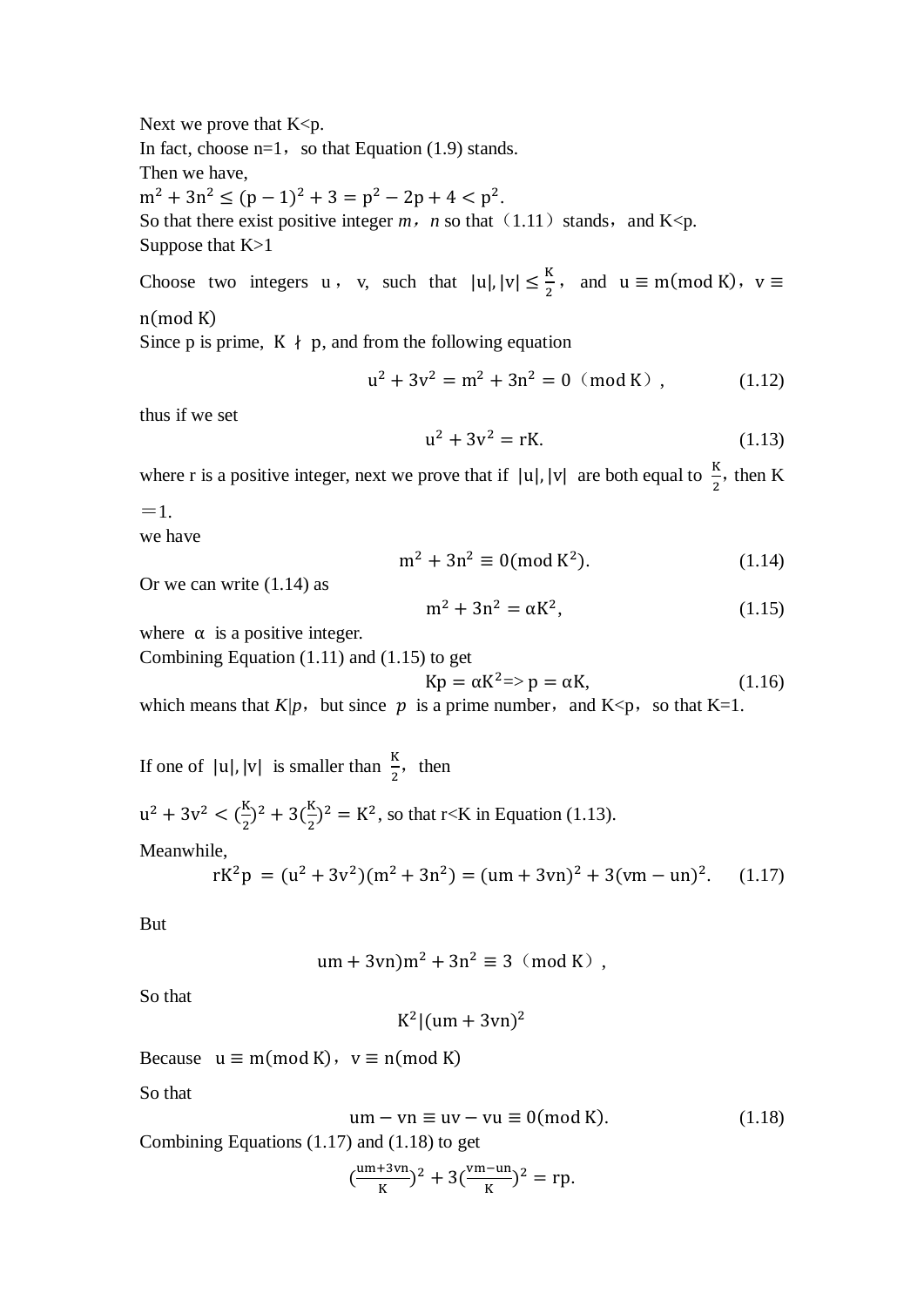Because  $\frac{um + 3vn}{K} = m'$  is an integer, we know that  $\frac{vm - un}{K} = n'$  must also be an

integer, thus

$$
m^{\prime 2} + 3n^{\prime 2} = rp,
$$

where m', n' are all integers, and r<K. By Fermat's Method of Infinite Descent, the lemma is proved.

Using Lemma 1.1, we know that there exist integers m, n such that  $a=p=m^2+3n^2$ . if we choose  $x=n+m$ ,  $y=n-m$ , then

 $x^{2} + xy + y^{2} = m^{2} + 3n^{2} = a$ , and Diophantine equation (1.1) has non-trivial solutions  $(n+m, n-m, 1)$ .

### **1.3 When**  $a = 2$  or 3

When  $a=2$ , it's clear that  $(1.1)$  has no non-trivial solutions.

When a=3, set  $m = 0, n = 1$ , then we have  $m^2 + 3n^2 = a$ .

**Lemma 1.2:** If integers p, q could both be written as the form of  $m^2 + 3n^2$ , then its multiplication could pq also be written as the form of  $m'^2 + 3n'^2$ .

## **Proof.**

Let  $p = u^2 + 3v^2$ ,  $q = m^2 + 3n^2$ , then  $pq = (u^2 + 3v^2)(m^2 + 3n^2) = (um + 3vn)^2 + 3(vm - un)^2$ . (1.19) That concludes our proof.

### **Conclusion**

Write  $\mathbf{a} = \mathbf{c}^2 \mathbf{p}_1 \mathbf{p}_2 \dots \mathbf{p}_k$ , use the same arguments as equation (1.1), we can get that if  $\exists p_i \equiv 5 \pmod{6}$ , then (1.1) has no non-trivial solutions. According to equation (1.3), if  $\exists p_i = 2$ , then (1.1) has no non-trivial solution. Conversely, according to equations (1.2) and (1.3), combined with Lemma 1.2, if  $\forall p_i \equiv 1 \pmod{6}$  or = 3, then (1.1) has non-trivial solutions.

#### **1.5 If Equation (1.1) has one integer solution, then it has infinite integer solutions**

Suppose  $(a_0, b_0, c_0)$  is one integer solution for Equation (1.1), then let  $ac_0^2$ 

Without loss of generality, suppose

$$
a_0^2 + a_0 b_0 + b_0^2 = q,
$$
\n
$$
\frac{1}{2}(-a_0 - \sqrt{-3a_0^2 + 4q}, \ b_0 = \frac{1}{2}(-a_0 + \sqrt{-3a_0^2 + 4q}).
$$
\n(1.19)

Suppose  $x=a$ ,  $y=b$  are an arbitrary group of rational solutions for the following equation,

$$
x^2 + xy + y^2 = q.
$$
 (1.20)

Let

where  $b_0 =$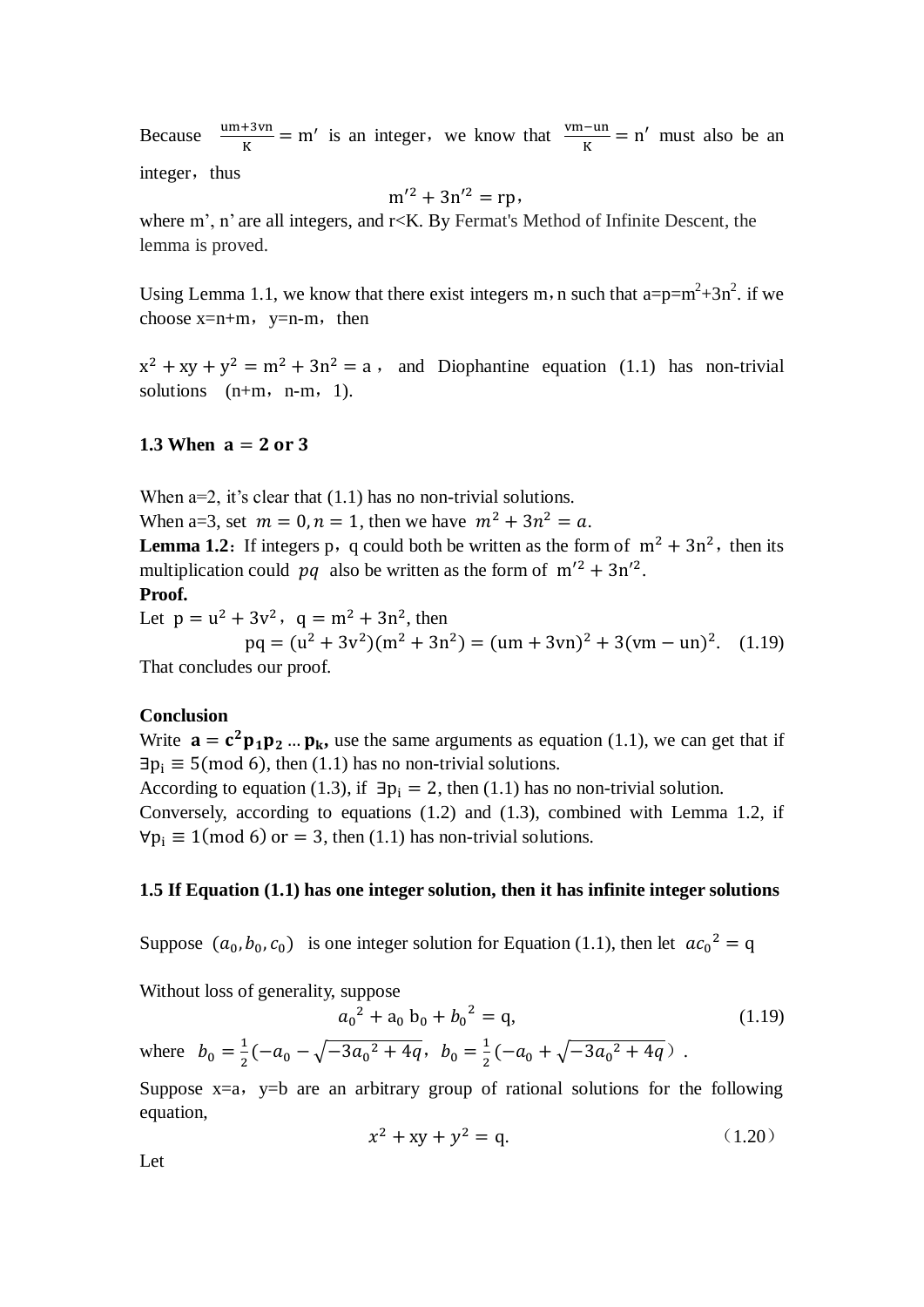$b - b_0 = k(a - a_0)$ , where k is a rational coefficient.

$$
a = \frac{a_0(-1+2k+2k^2)+(1+2k)\sqrt{-3a_0^2+4q}}{2(1+k+k^2)}.
$$
\n(1.21)

$$
b = \frac{-a_0(1+4k+k^2)+(-1+k^2)\sqrt{-3a_0^2+4q}}{2(1+k+k^2)}.
$$
 (1.22)

Substitute  $\sqrt{4q-3a_0^2} = -2b_0 - a_0$  into Equations (1.21), (1.22) to get

$$
a=-\frac{a_0+b_0+2b_0k-a_0k^2}{1+k+k^2},b=\frac{b_0-b_0k^2-a_0k(2+k)}{1+k+k^2}.
$$

Since equation  $(1.1)$  is quadratic homogeneous equation, we get that

$$
a = -a_0 - b_0 - 2b_0k + a_0k^2, b = b_0 - b_0k^2 - a_0k(2 + k)
$$
  
are one group of rational solutions for Equation (1.1).

Let  $k = m/n$ , where m,n are integers without any common factor except 1, then

$$
a = -a_0 - b_0 + \frac{a_0 m^2}{n^2} - \frac{2b_0 x}{n}, b = b_0 - \frac{b_0 m^2}{n^2} - \frac{a_0 m (2 + \frac{m}{n})}{n},
$$

Considering the homogeneity of Equation (1.1), we have

$$
x = an2 = -b0n(2m + n) + a0(m2 – n2),
$$
  
\n
$$
y = bn2 = -a0n(m + 2n) + b0(-m2 + n2),
$$
  
\n
$$
z = m2 + mn + n2
$$

m, n could take different integer values to generate infinite groups of solutions for Equation (1.1).

The above derivations are done semi-automatically by applying the Wolframe Mathematica software, and the original code is shown below.

Solve[a0^2+a0 b0+b0^2=-q,b0]  
{b0->1/2 (-a0-
$$
\sqrt{-3a0^2+4q}
$$
), {b0->1/2 (-a0+ $\sqrt{-3a0^2+4q}$ )}

Solve[{b-b0==k(a-a0),a^2+a b+b^2=-q}/.%1[[1]], {a,b}] // Simplify  
{a>a0,b>1/2 (-a0-
$$
\sqrt{-3a0^2 + 4q}
$$
)}, {a>a0 (-1+2 k+2 k<sup>2</sup>)+(1+2 k)  $\sqrt{-3a0^2 + 4q}$ )/(2  
(1+k+k<sup>2</sup>)),b>(-a0 (1+4 k+k<sup>2</sup>)+(-1+k<sup>2</sup>)  $\sqrt{-3a0^2 + 4q}$ )/(2 (1+k+k<sup>2</sup>))}]

Solve[{b-b0==k(a-a0),a^2+a b+b^2==q}/.%1[[2]],{a,b}]//Simplify  $\{a > a0, b > 1/2 \left(-a0+\sqrt{-3a0^2+4q}\right), \{a > (a0 \left(-1+2 \text{ k}+2 \text{ k}^2\right) \cdot \left(1+2 \text{ k}\right) \sqrt{-3a0^2+4q}\right) / (2$  $(1+k+k^2)$ , b->- $((a0 (1+4 k+k^2)+(-1+k^2) \sqrt{-3a0^2+4q})/(2 (1+k+k^2)))\}$ 

\n
$$
\% 2/\sqrt{4q - 3a0^2} > -2b0 - a0 // \text{Simplify}
$$
\n $\{ \{a > a0, b > b0 \}, \{a > -((a0 + b0 + 2 \ b0 \ k - a0 \ k^2)/(1 + k + k^2) )\}, b > (b0 - b0 \ k^2 - a0 \ k (2 + k)/(1 + k + k^2) \} \}$ \n

\n\n $\% 3/\sqrt{4q - 3a0^2} > 2b0 + a0 // \text{Simplify}$ \n $\{ \{a > a0, b > b0 \}, \{a > -((a0 + b0 + 2 \ b0 \ k - a0 \ k^2)/(1 + k + k^2) )\}, b > (b0 - b0 \ k^2 - a0 \ k (2 + k)/(1 + k + k^2) \}$ \n

\n\n $\% 4 - \% 5$ \n $\{ \{0, 0\}, \{0, 0\} \}$ \n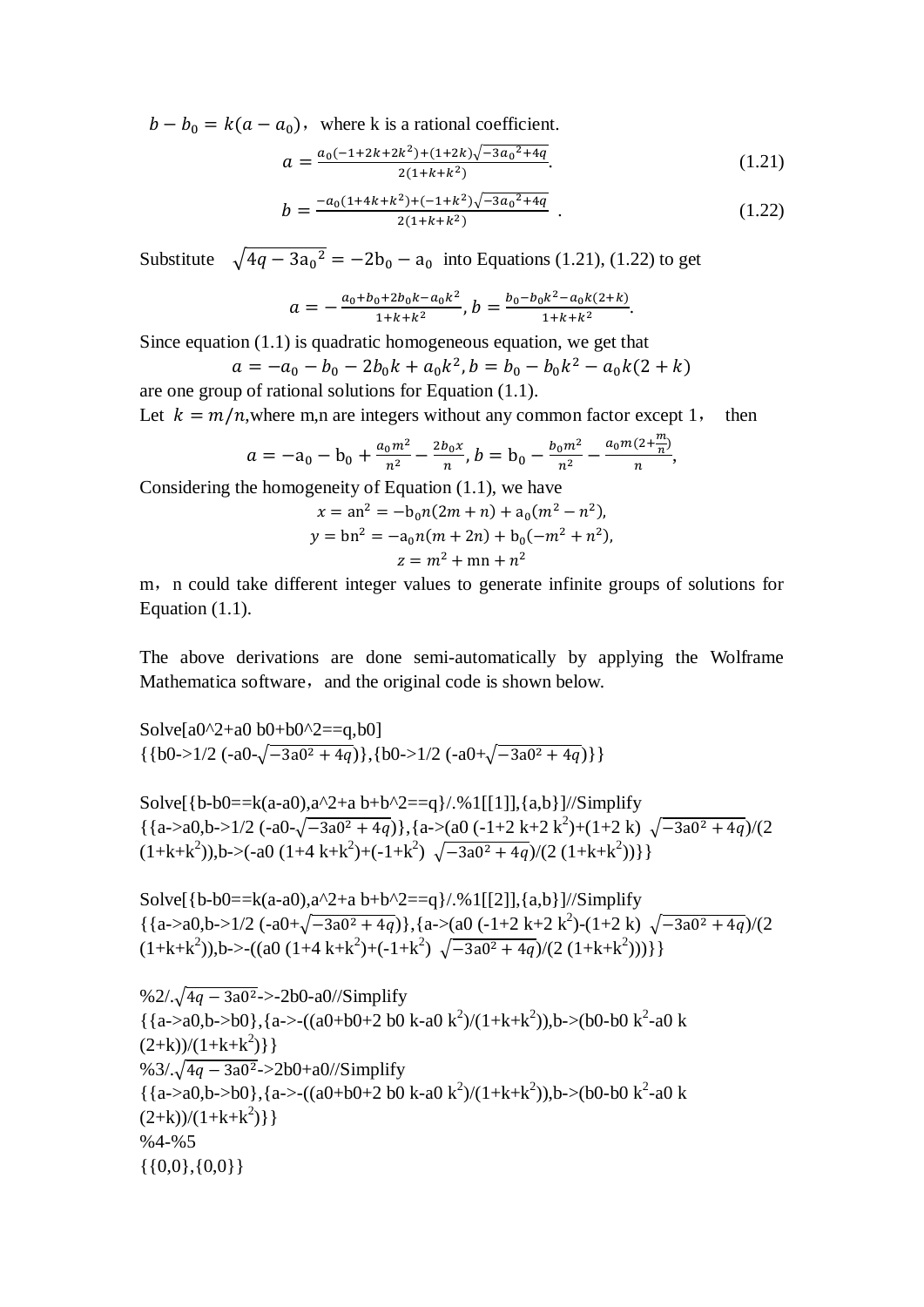$result=%5[[2]]$  ${a \rightarrow -( (a0+b0+2 b0 k-a0 k^2)/(1+k+k^2))}, b \rightarrow (b0-b0 k^2-a0 k (2+k))/(1+k+k^2)$ {a,b,r}/.{##&@@result,r->1}  $\{-( (a0+b0+2 b0 k-a0 k^2)/(1+k+k^2)), (b0-b0 k^2-a0 k (2+k))/(1+k+k^2), 1 \}$ finalresult=% $(1+k+k^2)$  $\{-a0-b0-2\}$  b0 k+a0 k<sup>2</sup>,b0-b0 k<sup>2</sup>-a0 k (2+k),1+k+k<sup>2</sup>}

It is known that  $(a_0, b_0)$  is one group of solutions for equation  $x^2 + xy + y^2 = 1$ . The function "finalresult" returns infinite groups of solutions, where k is a rational number.

finalresult/.k->x/y  $\{-a0-b0+(a0 x^2)/y^2-(2 b0 x)/y, b0-(b0 x^2)/y^2-(a0 x (2+x/y))/y, 1+x^2/y^2+x/y\}$ 

finalxandyresult=y^2 %10//Simplify  $\{-b0 \times (2 \times+y)+a0 \times (x^2-y^2), -a0 \times (x+2 \times y)+b0 \times (x^2+y^2), x^2+x \times y+y^2\}$ 

"finalxandyresult" is uses as below: when we choose arbitrary x and y, and initial solution  $(a_0, b_0)$ , it returns a group of solutions.

## **2. Study for equations in the form of**  $p = m^2 + qn^2$

Here we study the integer solutions for Diophantine equation in the form of

$$
ax2 + bxy + cy2 = dz2.
$$
 (2.1)

According to our discussion in Section 1.1, it could be converted to the problem of studying integer solutions for cases when d has not perfect square factors. In that case, the following linear translation could be used to remove the  $bxy$  term.

$$
x = \alpha x' + \beta y
$$

$$
y = \mu x + \tau y
$$

As we discussed in Section 1, this problem could be converted to the following question: If there are integers m, n, such that  $rp = m^2 + 3n^2$ , then Equation (1.1) has integer solutions.

Then the question is, in general, if  $p = m^2 + qn^2$ , and p is a prime number or 1, what kind of number q should be? For the case that q is negative, *Disquisitiones Arithmeticae*  written by Gauss has done a thorough investigation, especially for the case when

 $p = 1$ , q is negative, the corresponding equation is called the Pell Equation.

Here we consider the case that q is a positive integer, and p is a prime number. To facilitate our derivations in the next, the following conceptions are introduced.<sup>[2]</sup> **1. Quadratic integer field:** for square-free integer q,  $\mathbb{Z}[w(q)]$  denotes all algebraic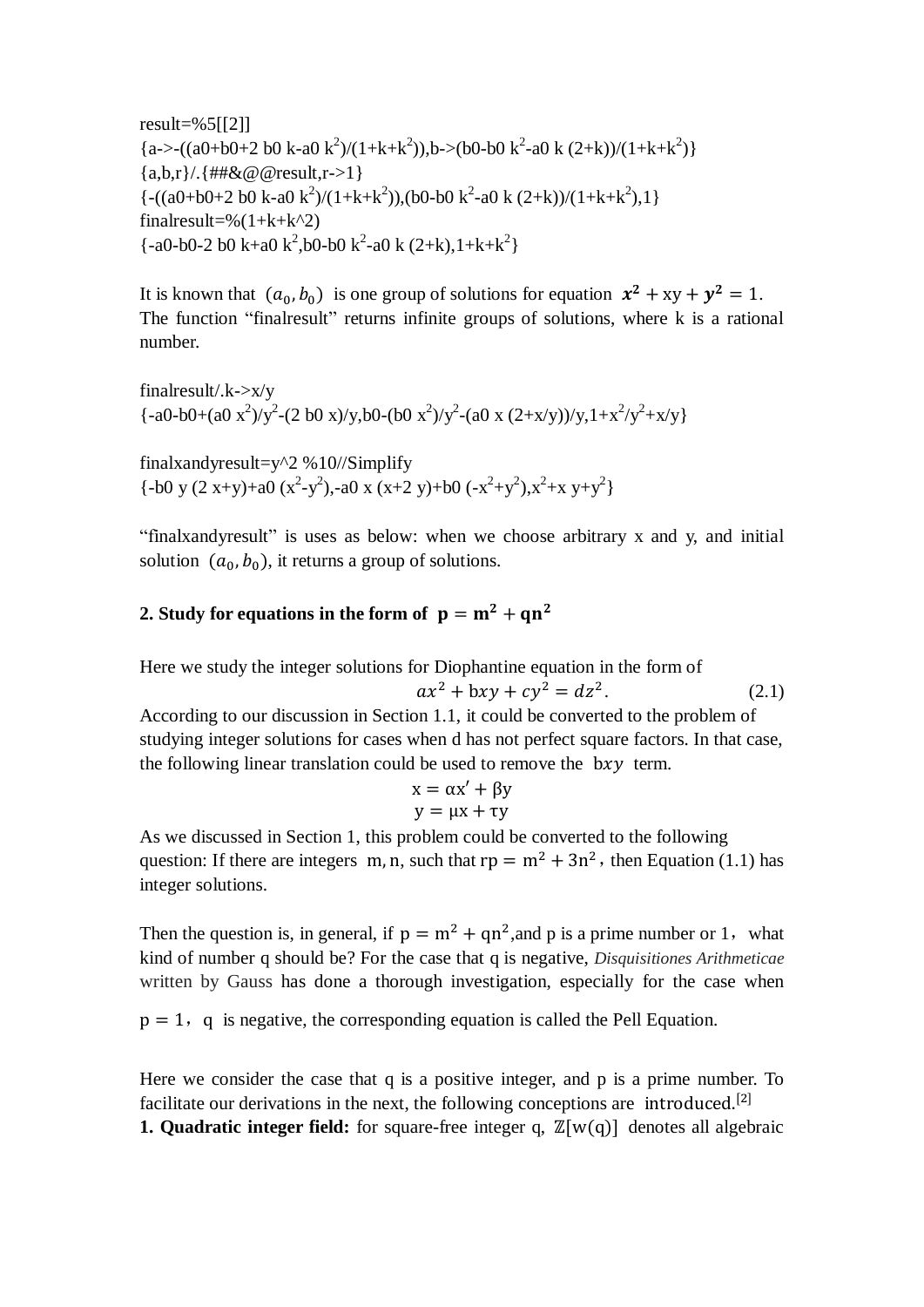integers in  $\mathbb{Q}[\sqrt{-q}]$ , where  $\overline{\phantom{a}}$  $\left| \right|$  $\overline{\mathcal{L}}$  $\overline{\phantom{a}}$  $\left\{ \right.$  $\int$  $\equiv$  $=$  $+\sqrt{-}$  $=$  $-q, q \equiv 1.2 \pmod{4}$ .  $, q \equiv 3 \pmod{4}$ , 2 1  $(q)$  $,2($ *q*  $w(q)$ 

2. **Simple field**: on a quadratic integer field, any algebraic number has unique factorization, then this quadratic algebraic domain is called quadratic simple field, simplified as simple field.

3. **Trace and norm:** For any  $\alpha \in \mathbb{Z}[\mathbf{w}(q)]$ , let  $\overline{\alpha}$  is the conjugate of complex

number  $\alpha$ . Then the trace of  $\alpha$  is defined as  $T_{\alpha=0}(\alpha) = \alpha + \overline{\alpha}$ .

The norm of  $\alpha$  is defined as,  $N_{\alpha=0} (\alpha) = \alpha \overline{\alpha}$ .

Let's take  $\mathbb{Z}[\sqrt{-5}]$  as an example.

Since  $9 = 3 * 3 = (2 + \sqrt{-5}) * (2 + \sqrt{-5})$ ,  $\mathbb{Z}[\sqrt{-5}]$  is not a simple field.

Let  $a, b \in \mathbb{Z}, a + b\sqrt{-5} \in \mathbb{Z}[w(q)]$ , then  $\overline{\alpha} = a - b\sqrt{-5}$ 

and  $T_{\sqrt{-5}}(\alpha) = 2a$ ,  $N_{\sqrt{-5}}(\alpha) = a^2 + 5b^2$ ,  $a \pm b\sqrt{-5}$  are two roots for equation  $x^2 + 2ax + a^2 + 5b^2 = 0$ .

## **2.1** The study of  $p=m^2+qn^2$  when  $\mathbb{Z}[w(q)]$  is a simple field

Let's study the case when  $\mathbb{Z}[w(q)]$  is a simple field. First, we should know that  $\mathbb{Z}[w(7)]$  is a simple field.

**Theorem 2.1**: A odd prime number p could be expressed as  $p=m^2+7n^2$  if and only if  $\left(-\frac{7}{4}\right)$  $\frac{1}{p}$  = 0, 1, p  $\equiv$  0, 1, 2, 4(mod 7), where m, n are integers.

### **Proof.**

For p<7 this theorem is easily to show. In fact, Necessity:  $p=m^2+7n^2 \equiv m^2 \pmod{7}$ , so that  $\left(\frac{p}{p}\right)$  $(\frac{p}{7}) = 1.$ Sufficiency:

$$
\begin{aligned} \left(\frac{-7}{p}\right) &= \left(\frac{-1}{p}\right) \left(\frac{7}{p}\right) = (-1)^{\frac{p-1}{2}} \left(\frac{7}{p}\right) \\ &= (-1)^{\frac{p-1}{2}} (-1)^{\frac{p-1}{2}} \left(\frac{p}{7}\right) \end{aligned}
$$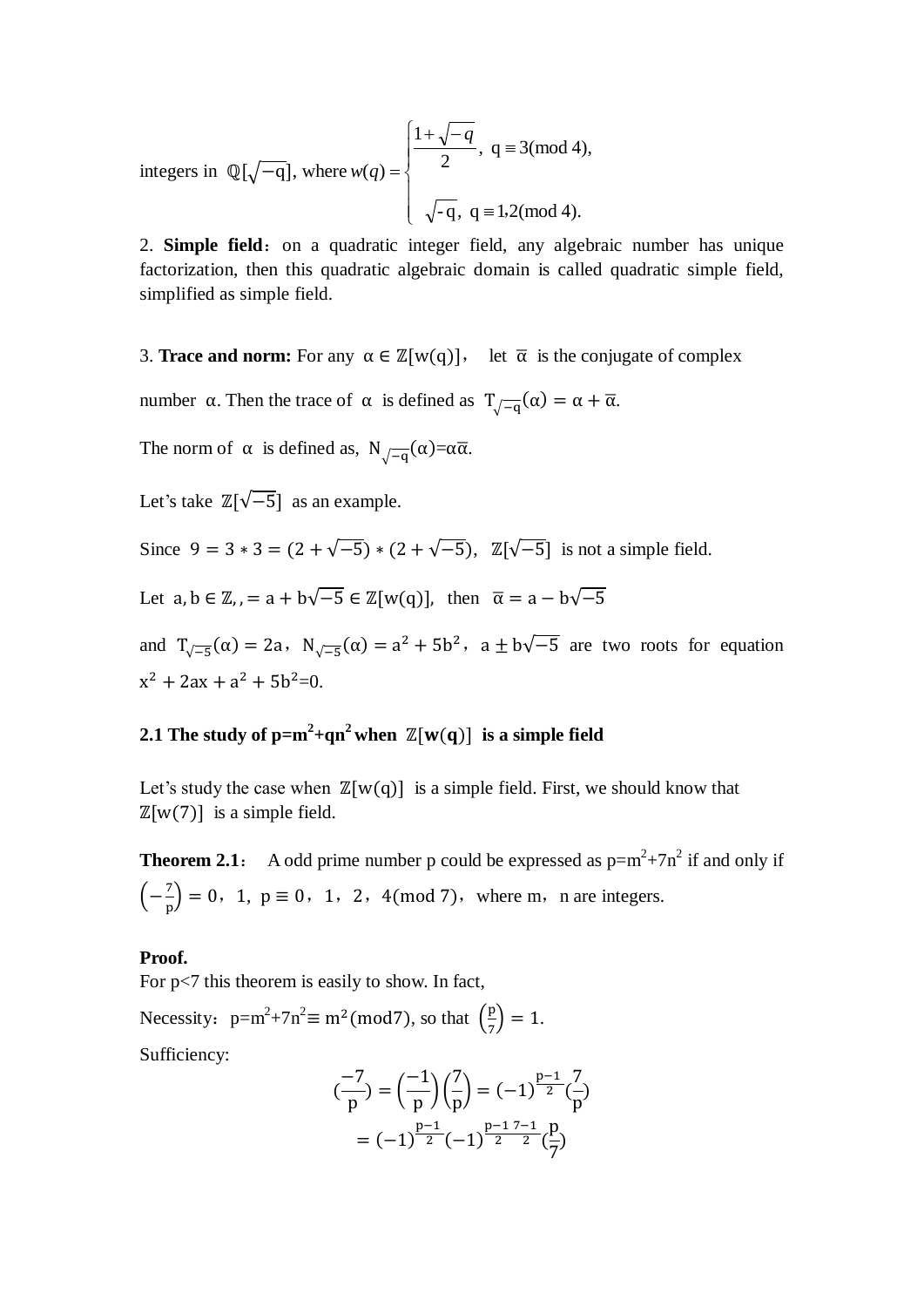$$
=(-1)^{(p-1)}\left(\frac{p}{7}\right)=(\frac{p}{7})
$$

Thus there exists integer n, such that

$$
p|n^2 + 7
$$
.

Because  $\mathbb{Z}[w(7)]$  is a simple field, any irreducible number is prime. So that if p is irreducible on  $\mathbb{Z}[w(7)]$ , then Equation (2.2) could be rewritten as  $p|(n+\sqrt{-7})(n-\sqrt{-7})$ .

Thus on  $\mathbb{Z}[w(7)]$ ,  $p|(n+\sqrt{-7})$  or  $p|(n+\sqrt{-7})$ , but this is impossible.

If p is reducible, let p=xy, its norm is  $N_{\sqrt{-7}}(x) > 1, N_{\sqrt{-7}}(x)$ 

$$
p^{2} = N_{\sqrt{-7}}(p) = N_{\sqrt{-7}}(x)N_{\sqrt{-7}}(y)
$$

so that,

$$
N_{\sqrt{-7}}(x) = p
$$

Let 
$$
x = \frac{a+b\sqrt{-7}}{2}
$$
, a, b  $\in \mathbb{Z}$ , then we have  $N_{\sqrt{-7}}(x) = \frac{a^2 + 7b^2}{4} = p$   
 $a^2 + 7b^2 = 4p$ . (2.2)

Equation  $(2.2)$  module 8, notice that p is odd, then  $a^2 - b^2 \equiv 4p \equiv 4 \pmod{8}$ . (2.3)

From Equation (2.3) to get: a, b are both even numbers, take n=  $(\frac{a}{a})$  $\frac{a}{2}$ )<sup>2</sup>,

 $m=$  ( $\frac{b}{a}$ )  $\frac{b}{2}$ )<sup>2</sup>.

Equation (2.2) could be written as:

$$
p = (\frac{a}{2})^2 + 7 (\frac{b}{2})^2 = n^2 + 7m^2 ,
$$

and this finishes the proof for the necessity.

More generally, the above theorem could be extended to the general case, when  $\mathbb{Z}[w(q)]$  is a simple field.

**Theorem 2.2:** For any integer  $q>1$ ,  $\mathbb{Z}[w(q)]$  is a simple field, and for any odd prime number p, if  $\overline{(-)}$  $\frac{q}{p}$  = 0, 1, then when  $q \equiv 3 \pmod{8}$ , there exist integers n, m, such that  $4p = n^2 + qm^2$ , when  $q \neq 3 \pmod{8}$ , there exist integers n, m, such that  $p = n^2 + qm^2$ .

To prove Theorem 2.2, all we need to do is to replace 7 in Theorem 2.1 with q.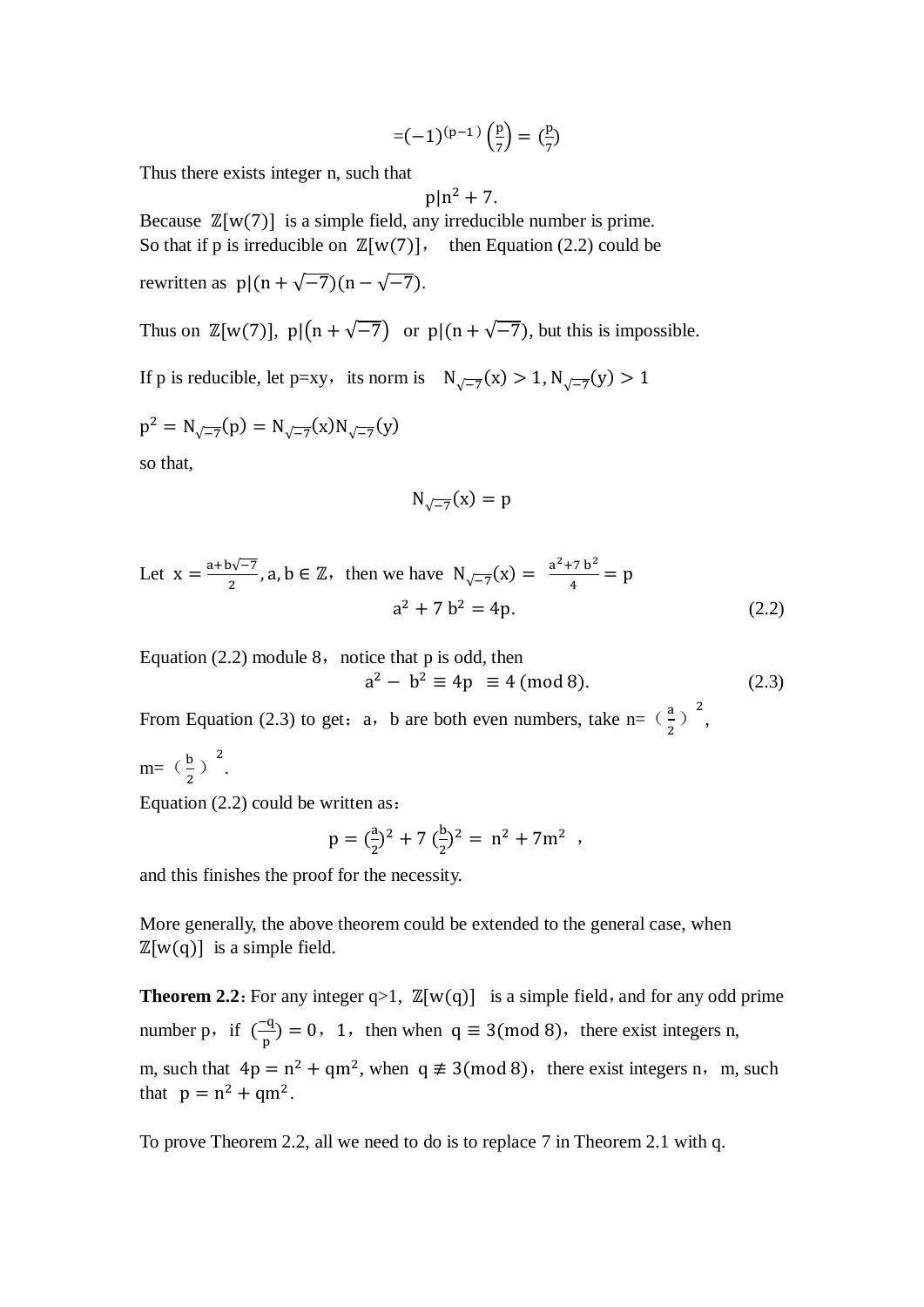### **2.2 One method of determining whether a quadratic integer field is a simple field**

From Theorem 2.2, we have its contraposition as follows.

**Lemma 2.3:** For any integer  $q>1$ , when  $q \neq 3 \pmod{8}$ , if there exist an odd prime number p, such that  $\left(-\frac{q}{p}\right) = 0.1$ , and p cannot be written as  $p = n^2 + qm^2$ . When  $q \equiv 3 \pmod{8}$ , if there exists odd prime number, such that  $\left(-\frac{q}{r}\right)$  $(\frac{q}{p}) = 0, 1,$ and 4p cannot be written as  $4p = n^2 + qm^2$ , then  $\mathbb{Z}[w(q)]$  is not a simple field.

From Theorem 2.3, we can have the following result.

**Theorem 2.4:** For positive integer q, q>1, and  $q \neq 3 \pmod{8}$ , if there exists an odd prime number p,p<q, and  $\left(\frac{-q}{p}\right) = 0.1$ , then  $\mathbb{Z}[w(q)]$  is not a simple field; For positive integer q, q>1, and  $q \equiv 3 \pmod{8}$ , if there exists an odd prime number p, 4p $\leq$ q, and  $\left(\frac{1}{2}\right)$  $\frac{q}{p}$  = 0,1, then  $\mathbb{Z}[w(q)]$  is not a simple field.

Applying Theorem 2.4, we can get:

**Corollary 2.5:** If q>16, and q is a composite number, then  $\mathbb{Z}[w(q)]$  is not a simple field.

### **Proof.**

Suppose  $q$  is a composite number, and it has no perfect square factor, then there must exist a prime number p, such that  $p < \sqrt{q}$ , and p|q, then we have 4p $\lt q$ ,  $\left(\frac{-q}{q}\right)$  $\frac{-q}{p}$  $= 0,$ satisfying the conditions in Theorem 2.4, so that the Corollary stands.

Next we will discuss the case when q is an odd prime number.

**Corollary 2.6:** If  $q>7$ , and  $q \neq 3 \pmod{8}$ , then  $\mathbb{Z}[w(q)]$  is not a simple field.

### **Proof.**

If there exists odd prime number p, such that,

$$
q \equiv -1 \ (\text{mod } p) \Leftrightarrow q^2 \equiv -q \ (\text{mod } p) \Leftrightarrow (\frac{-q}{p}) = 1,
$$

while  $p|q+1$ .

Set q+1=2<sup>k</sup> $p_1^{i_1}p_2^{i_2}$  ... ...  $p_1^{i_1}$ , where  $p_1, p_2, ..., p_l$  are prime numbers, then there must

be  $p = p_i$ ,  $j = 1, 2, ..., l$ .

According to Theorem 2.4, above result could be easily proved. So that  $q+1$  must have the form of  $2^{k_1}$ . Similarly, we can prove that, q+9 also has the form of  $2^{k_2}$ .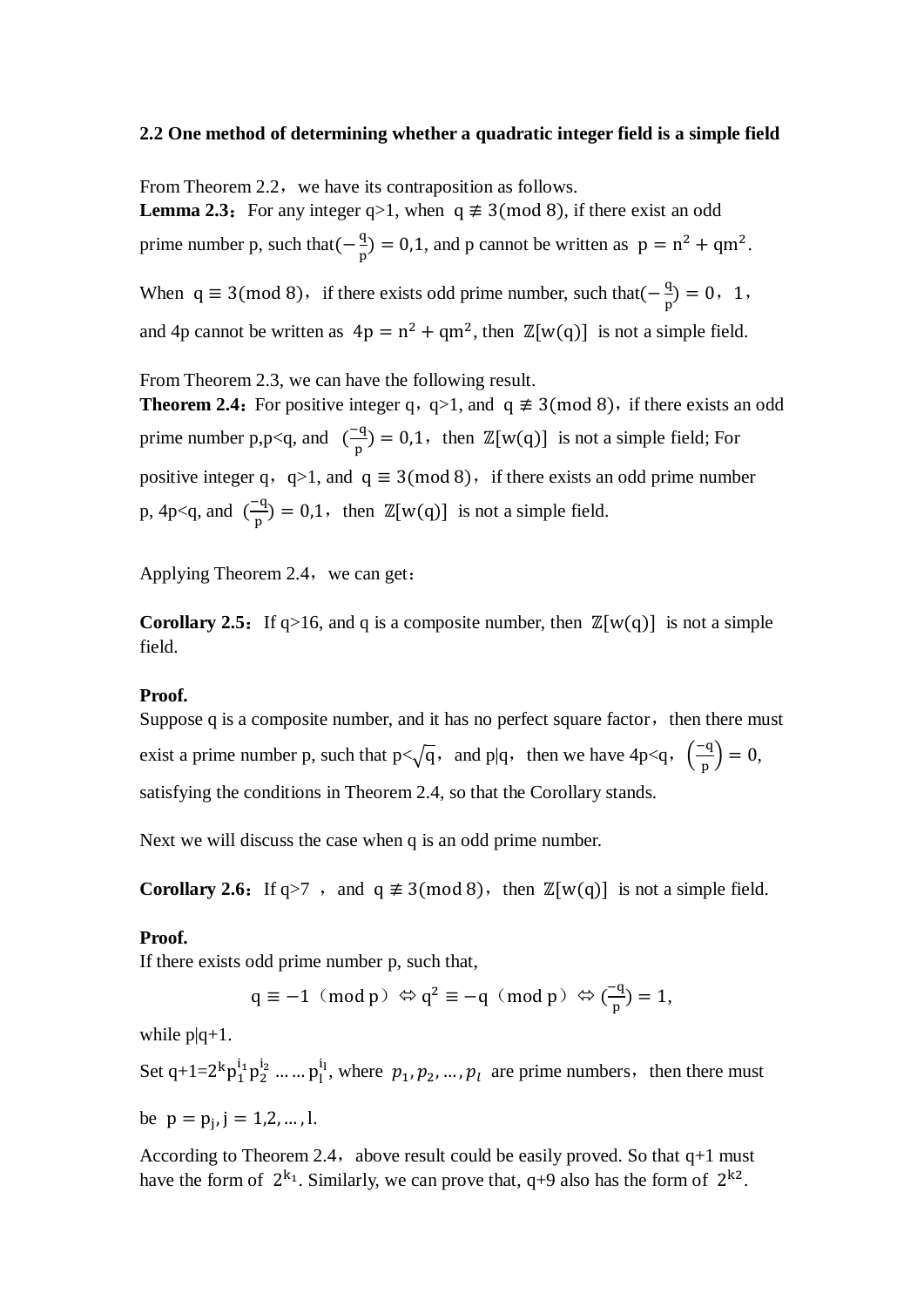Because q+9-(q+1)= $2^{k_2} - 2^{k_1} = 8$ , so that  $k_2 = 4$ ,  $k_1 = 3$ , thus q could just be 7, that

concludes our proof for Corollary 2.6.

**Corollary 2.7:** If  $q > 7$ ,  $q > 7 \pmod{8}$ , and  $\mathbb{Z}[w(q)]$  is a simple field, then q is a prime number, and there exists a prime number p, such that  $4p-1=q$ , p+2, when  $q>12$ , p+6 is also a prime number, and when  $q>16$ , q+4 is a prime number.

## **Proof.**

According to Corollary 2.5, if  $q>16$ , and q is a composite number, then  $\mathbb{Z}[w(q)]$  is not a simple field.

For  $8 \le q \le 16$ , q could only be 11, and 11 is a prime number. So that we proved that q is a prime number.

Next we prove that there exists p, such that  $4p-1=q$  is a prime number. According to  $q \equiv 3 \pmod{8}$ ,  $\frac{q}{2}$  $\frac{+1}{4}$  must be an odd number, so that there exists a prime number p,

$$
p \le \frac{q+1}{4}
$$
, and  $p \mid \frac{q+1}{4}$ .

If  $\frac{q+1}{4}$  is a composite number, then  $\frac{q+1}{4} = mp$ , and m is an odd number. So that

 $m \geq 3$ , and  $p \leq \frac{q}{q}$  $\frac{1+1}{12} < \frac{q}{4}$  $\frac{q}{4}$ .

But  $p\left|\frac{q+1}{4}\right| \geq p|(q+1)=\sum_{r=1}^{\infty}$  $\left(\frac{-q}{p}\right)$  = 1, according to Theorem 2.4, the statement is proved.

Replace  $\frac{q+1}{4}$  with  $\frac{q+3}{4}$ , we can prove that p+2 is a prime number.

Replace it with  $\frac{q+25}{4}$ , when  $q > 12$ , p, <sup>q</sup>  $\frac{+25}{12} < \frac{q}{4}$  $\frac{q}{4}$ , then p+6 is also a prime number. Notice that q+4 is an odd number, so that if it is a composite number, then there must exist an odd prime number p,  $p \leq q + 4$ , and  $p \mid q + 4$ . If  $q + 4$  is a composite number, then there exists  $p < q + 4$  and  $p | q + 4$ . If 3|q + 4, then  $q \equiv -1 \pmod{3}$ , since q>16,and  $\left(\frac{-1}{2}\right)$  $\left(\frac{-q}{3}\right) = 1$ ,  $3 \leq \frac{q}{4}$ , according to

Theorem 2.4, q+4 must be a prime number.

If  $3 \nmid q+4$ , then  $q+4 = mp$ ,  $m \ge 5$ . If  $q \ge f$ , then  $p = \frac{q+4}{m} \le \frac{q}{q}$  $rac{+4}{5} < \frac{q}{4}$  $\frac{q}{4}$ , according to Theorem 5.4, q+4 must be a prime number.

Applying Corollary 2.5, 2.6, 2.7, we can construct the following algorithm to check whether  $\mathbb{Z}[w(q)]$  is a simple field: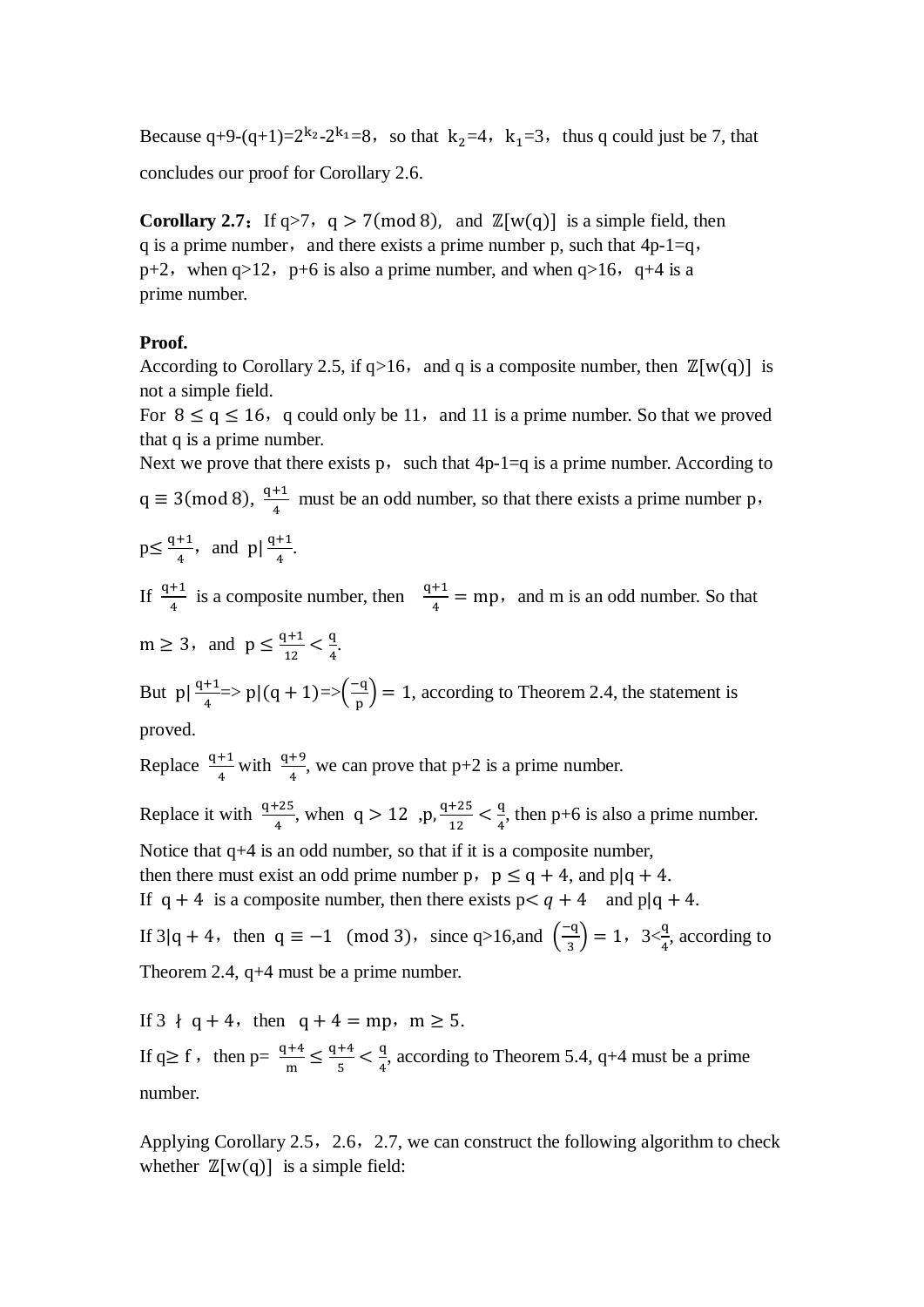if( $q \leq 18$ ) then{verifying one by one}

if(q>18) then {check whether  $q \equiv 3 \pmod{8}$  is prime, and  $\frac{q+1}{4}$ ,  $\frac{q}{4}$  $\frac{+9}{4}$ ,  $\frac{q}{4}$  $\frac{125}{4}$  are all prime, if one of these is not prime, then  $\mathbb{Z}[w(q)]$  is not a simple field, and using computer algorithms to get that, in the range of 18 to 10000, there are the following potential simple fileds:  $19, 43, 67, 163, 907, 5923$ .

To further refine this result, we propose the following theorem.

**Theorem 2.8** If  $\mathbb{Z}[w(q)]$  is a simple field, and x is a positive even number,  $x^2$  $q(\frac{q}{16}-1)$ , then  $q + x^2$  is a prime number.

### **Proof.**

We will prove it by contradiction.

If  $q + x^2$  is a composite number, then there exists an odd prime

number, such that  $p|q + x^2 \implies \left(\frac{-q}{p}\right) = 1$ .

If  $p < \frac{q}{4}$ , then it contradicts with Theorem 2.4.

Because q is an odd number, so that  $p > \frac{q}{l}$  $\frac{q}{4}$ .

Let  $q + x^2 = mp$ , if  $m < \frac{q}{4}$ , then for the prime factor p'of m, we have  $p' \le m < \frac{q}{4}$  $\frac{q}{4}$ which contradicts to Theorem 2.4.

So that  $mp > q^2/16$ , i.e.,  $x^2$  $\frac{q}{4}$  – 1), contradiction.

**Theorem 2.9.**If  $\mathbb{Z}[w(q)]$  is a simple field, and x is a positive odd number,  $x^2$  $\frac{q}{4} - 1$ , then  $\frac{q + x^2}{4}$  $\frac{1}{4}$  is a prime number.

## **Proof.**

If  $\frac{q+x^{-}}{4}$  is a composite number, according to Corollary 2.6, q must satisfy

 $q \equiv 3 \pmod{8}$ , so that  $\frac{q+x^2}{4}$  $\frac{1+x^2}{4}$  is an odd number, thus there exists an odd prime number p, such that  $p|\frac{q+x^2}{4}$ , i.e.,  $p|q + x^2$ , so that we have:

 $\left(\frac{-q}{p}\right) = 1.$  If p $\lt \frac{q}{4}$  $\frac{q}{4}$ , then it contradicts to Theorem 2.4, meanwhile since q is an odd number, so that  $p > \frac{q}{4}$  $\frac{q}{4}$  .

Let 
$$
\frac{q+x^2}{4} = mp
$$
, if  $m < \frac{q}{4}$ , then for any prime factor p' of m, we have  $p' \le m < \frac{q}{4}$ ,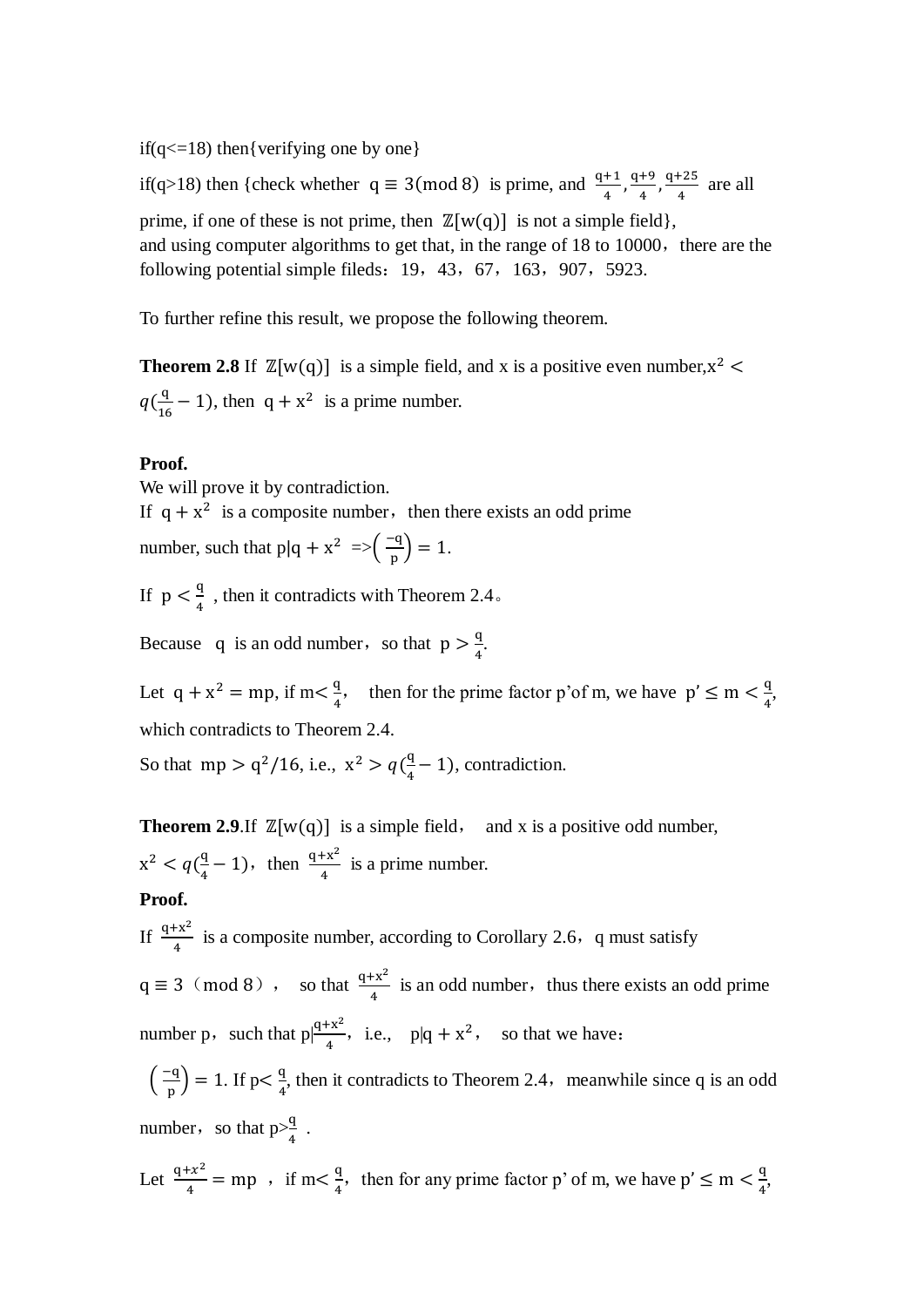which is in contradiction with Theorem 2.4.

So that mp >  $q^2/16$ , i.e.,  $\frac{q+x^2}{4}$  $\frac{+x^2}{4}$  >  $\frac{q^2}{16}$  $\frac{q^2}{16}$ , and  $x^2 > q(\frac{q}{4})$  $\frac{q}{4}$  – 1), contradiction.

Combining Theorem 2.8, 2.9, we can get another algorithm to check whether  $\mathbb{Z}[w(q)]$  is simple field:

if( $q \leq 18$ ) then{verifying one by one}

if(q>18) then {for all even x s.t.  $x^2$  $\frac{q}{16}$  – 1), if  $q + x^2$  is not prime,

then  $\mathbb{Z}[w(q)]$  is not simple field.

Following this algorithm, we can compute to get from 18 to 1000, then only possible simple fields are: 19, 43, 67, 163, which is exactly the right answer.

## **Conclusion**

Lagrange, Legendre, and Gauss are pioneers of studying quadratic Diophantine equations. They focused on using reciprocity law, discriminant to classify and solve the quadratic Diophantine equations. But due to the variety and complexity of this kind of problems, the law of quadratic reciprocity, discriminant, and other equivalent methods<sup>[1]</sup> are not enough for fully understanding the essential rules underneath these problems. Based on the masterpieces done by Gauss and Dirichlet, algebraic number theory<sup>[2]</sup> disclosed further common rules in these problems. After finishing this manuscript, the author's teacher suggested reference [3], from which I learned more background of related problems.

In this study, we systematically studied the solutions of one type of ternary quadratic Diophantine equations, with some results presented. Meanwhile, preliminary methods are used to study the simple field problem, which, to the author's best knowledge, is the first of this work. Computer softwares are also used to simplify the verification process.

As some of the future work, the major tools used to study related problems and conclusions in reference [3] will be studied carefully. They also make the author realize that the work done in this study belongs to the hot topics in major number theory study.

In the future, the author will try to use Theorem 2.4 and 2.8 and 2.9 to prove that there are only finitely many q such that  $\mathbb{Z}[w(q)]$  is simple field. If I succeed, then it will be an elementary proof for a difficult theorem.

### **References.**

[1] 高斯著,潘承彪,张明尧译 《算术研究》,2011.8 [2]. 潘承洞,潘承彪著 《代数数论》,2001.5